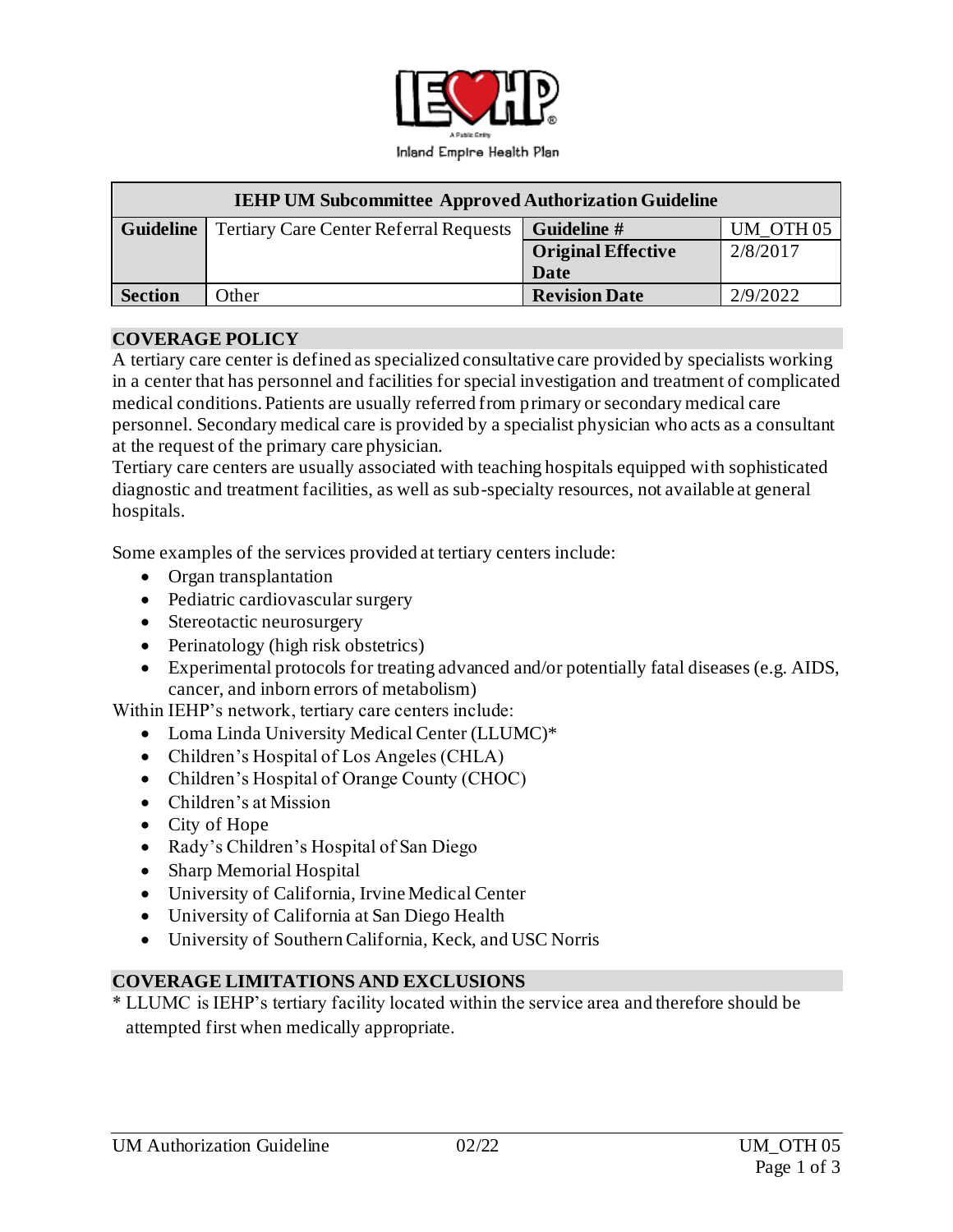Requests for specific tertiary centers (either within or outside the network) may be subject to redirection to another tertiary care center with regards to access that may be based on the following factors:

Non-contracted tertiary center requests will be redirected to contracted tertiary centers that can provide equivalent services, are cost-effective, more efficient and provide expedient access to care at another redirected center

#### **IEHP considers the approval of the following tertiary care center referrals as appropriate and/or medically necessary with any of the following criteria:**

- 1. Referrals generated from specialists in the community who document a medical need for a higher level of care in the form of a specialized diagnostic approach, treatment, or procedure.
- 2. Referrals when a continuity of care issue is documented and meets regulatory requirements for continuity of care coverage. For example, if the Member is in the midst of management of an acute medical need, and the Member has seen the tertiary care provider within the last 12 months, referral authorization for continued follow up would be indicated. The Provider must be willing to accept contract rates from the health plan and not have documented quality of care concerns.
- 3. Referrals whose redirection may result in delay of necessary medical treatment. Ancillary medical requests (e.g. radiology, laboratory studies) must be considered for adequate coverage in alternative settings or redirections that could result in potential delays in treatment decisions.
- 4. Referrals to secondary specialties related to the primary specialty at a tertiary care center where continuity of care exits. For example, a Member with NYHA Class IV congestive heart failure may be followed by a tertiary care center cardiologist. If the Member also has co-morbid pulmonary hypertension requiring pulmonary specialty consultation, approving the tertiary pulmonary consultation would be appropriate to allow for multidisciplinary collaboration in the Member's overall care plan.
- 5. Requests for consultation with specialties that have limited access in the community or that are not available in the community network setting. For example, the following specialties should be considered for tertiary care level approval: neuro-oncology, surgical-oncology, gynecologic-oncology, neuro-surgery and perinatology.
- 6. Requests for a second opinion evaluation at a tertiary care center will be approved. Any requests for subsequent services will be subject to medical necessity review.

## **ADDITIONAL INFORMATION**

### **IEHP considers the following requests to tertiary centers as appropriate for potential redirection to community-based specialist:**

- 1. Hematology/Oncology consultation for cancers that by available documentation do not demonstrate advanced stages or metastasis, and/or rare or aggressive cancer types.
- 2. Specialty requests for consultations when specialists with appropriate access standards that can provide equivalent services are available in the community.
- 3. Tertiary care center requests for ancillary services (e.g. radiology or laboratory testing) that will not result in delay of treatment or coordination of care.
- 4. Specialty consultation requests that do not therapeutically relate to another specialty for which the Member is being followed in a tertiary care center, and for which a community-based specialist has appropriate access and can provide equivalent services.